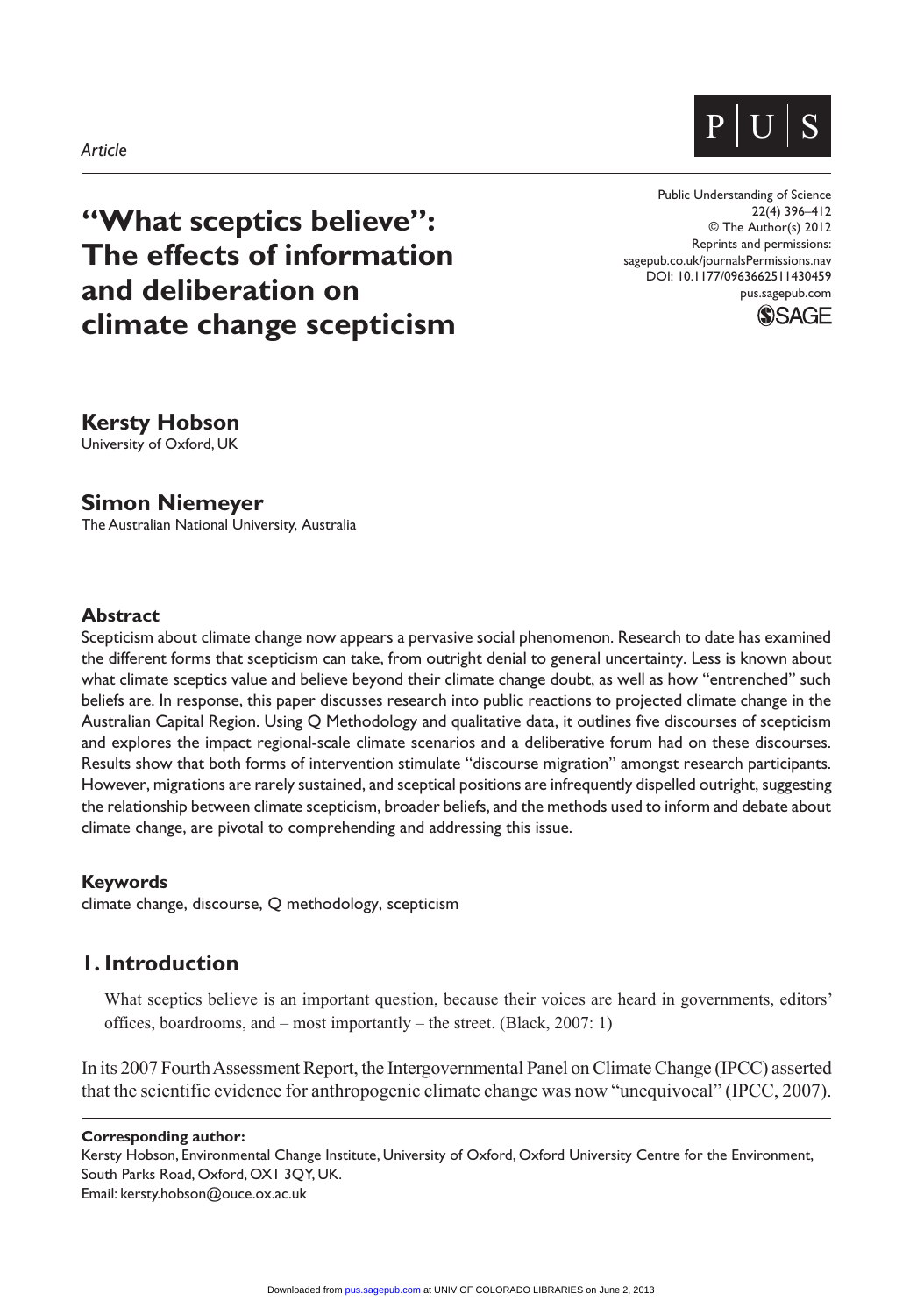However, there remain many individuals who think otherwise. Public opinion polls suggest that, for example, 10% of Australians (Ong et al., 2010) and 25% of those polled in the UK (Populus, 2010) do not think that the climate is changing in any significant way (see Poortinga et al., 2011), with even higher figures for the USA (Weber and Stern, 2011). Even more believe that – although climate change may be happening – it is not caused by human activity but is the result of natural cycles alone (Gallup, 2010). Therefore when it comes to climate change, it seems that "a non-trivial modicum of doubt and scepticism linger in various sectors of society" (Moser, 2010: 32).

Such "doubt" has been examined as individual dispositions and reactions to the confronting realities of climate change (Norgaard, 2006; Stafford-Smith et al., 2011). It has also been examined as discursive tropes that have waxed and waned in the public sphere, particularly the media (e.g. Takahashi, 2011): as well as an organised social movement in the USA (Jacques, 2006; Oreskes and Conway, 2010) and Australia (see Hamilton, 2007). More recent research has focussed on "what sceptics believe." That is, how scepticism relates to other beliefs and worldviews (e.g. Poortinga et al., 2011; Whitmarsh, 2011), underscoring its articulation with "meta cognitive" frameworks (Scannell and Grouzet, 2010), broad moral and social commitments (see Bamberg and Mösera, 2007), as well as levels of trust and ideological-political leanings (e.g. Zia and Todd, 2010). However, little is known about the "mobility" (Lezaun and Soneryd, 2007) of climate change scepticism. While some argue "most climate sceptics may not hold their views very strongly" (Poortinga et al., 2011: 1021) others suggest that climate scepticism appears "relatively entrenched" (Whitmarsh, 2011: 698): both claims require further exploration, if the "lingering" presence of scepticism is to be understood in depth.

This paper undertakes such analysis, examining how individuals who express climate change scepticism respond to interventions that provide new information in addition to a deliberative experience around this subject. It discusses results of research into social responses to climate change in the Australian Capital Region, drawing on quantitative and qualitative data from 103 one-to-one scenario-based interviews; a 4-day deliberative process involving 35 participants; and 20 follow-up interviews. In particular, it employs Q Methodology to outline discourses produced during the research, argued here as representing different forms of climate scepticism. It then examines what happens to these discourses when "sceptical" research participants are exposed to climate change information via scenarios, as well as public dialogue through participation in the deliberative process: a methodology argued elsewhere as crucial to overcoming the divisive and polarised nature of the climate change debate (e.g. Whitmarsh, 2011).

## **2. So what is wrong with being a sceptic?**

Before discussing the empirical methodology and results of this research, it is necessary to discuss what might be meant by the term "scepticism." Broadly speaking, the answer to this section's heading might indeed be "not a great deal." Developing "intelligent doubts about one's own beliefs and ways of thinking" (Hetherington, 2009: 39) has been a cornerstone of centuries-old ontological and epistemological debates around whether humans can ever truly know the world, ourselves, and others. Here, scepticism is more than just a singular act of casting doubt on a particular piece of information or opinion: shorthand for "I am not sure about that/I have doubts/I don't trust that information." Rather, it is a purposeful and incremental exercise in intellectual humility, which explores the fallibility of one's own knowledge (Hetherington, 2009).

However, within modern public discourse, scepticism stands more for a broader suite of positions and rationales for which no singular definition exists. Terms such as "sceptic" and "denier" have been repeatedly mobilised in ideologically driven wrangles over the reality, causes, and appropriate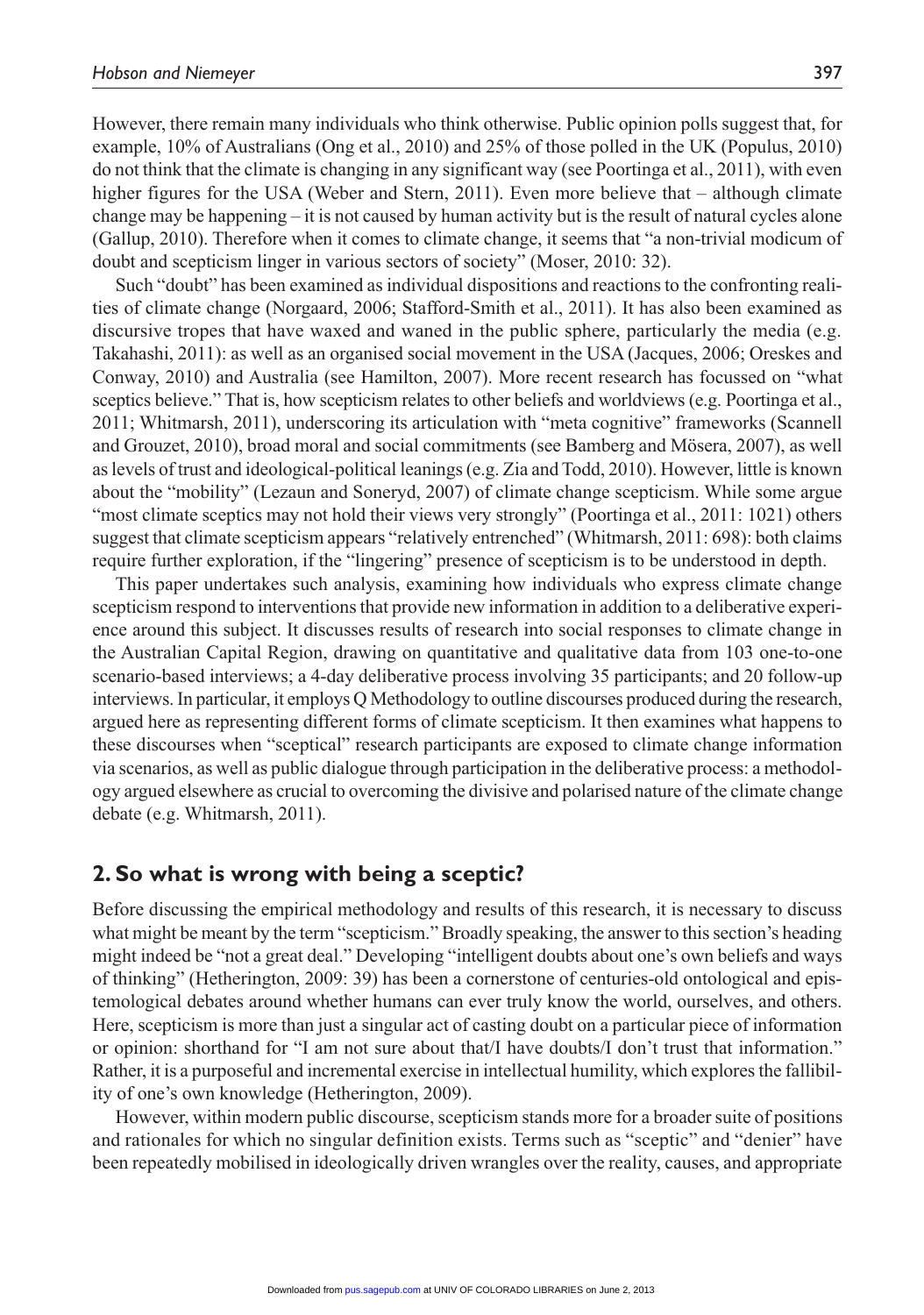collective responses to climate change (e.g. Jacques, 2006). They have also been used to examine socio-cognitive responses to climate change. For example, Stoll-Kleemann et al. (2001) outline how, in Swiss focus groups that discussed responses to climate change, diverse forms of "denial" emerged. These included displaced commitment (e.g. I protect the environment in other ways); condemning the accuser (e.g. you have no right to challenge me); denial of responsibility; and feelings of powerlessness to make a difference: responses that can occur in reaction to a suite of other perceived risks (e.g. Thompson and Schlehofer, 2008: Parkhill et al., 2009). Also Norgaard's (2006) ethnographic work in a Norwegian village shows that even though inhabitants' levels of climate change awareness were relatively high, action was limited or non-existent.

Cohen's (2001) book *States of Denial* argues that responses to events such as genocide include literal denial (i.e. the actual event did not take place); interpretive denial (i.e. the raw facts are not denied but are given a different meaning); and implicatory denial (i.e. it did happen, but has nothing to do with me/I can't make a difference). Such a typology could be applied to responses to climate change. For one, literal denial captures claims that climate change is not happening: a disposition often called "Climate Denial" in popular comment (e.g. Diethelm and McKee, 2009). Interpretive denial encompasses rationales like "it may be happening but is caused by natural cycles/is not that big of a deal": a position sometimes labelled "climate scepticism." And Norgaard (2006) utilises Cohen's typology to suggest her interlocutors are practising implicatory denial i.e. "I know it is happening but has nothing to do with me/I can't do anything about it."

Thus, researchers and commentators now have the means to categorise and discuss different forms of climate change scepticism. However, more needs to be known about how to challenge such scepticism because, as Stoll-Kleemann et al. (2001: 115) argue, there is:

both a coherence and a rationality to dissonance and denial [that] will not make it easy for democracies to gain early consent for tough climate change mitigation measures. Indeed, this analysis suggests a level of sophistication and cohesion in socio-psychological reactions that will prove difficult to alter, unless very wide-ranging policy responses are integrated over a prolonged period of time.

Suggestions for appropriate "wide-ranging policy responses" include strong leadership (Tranter, 2011); a "more participatory and ethically centered citizenry" (Stoll-Kleemann et al., 2001: 115); and greater public engagement (Lorenzoni et al., 2007). But how does one engage those sceptical about climate change? In terms of communicating climate change, researchers have examined the impact of information framing, as well as engaging different forms of cognitive processing (Marx et al., 2007; Morton et al., 2011). This work has underscored the need to articulate climate change with personal experiences and frames of reference (Macnaghten, 2003); and to avoid "scare tactics" to evoke responses (O'Neill and Nicholson-Cole, 2009).

In addition, the role of public dialogue and deliberation (e.g. Adger et al., 2009) has received some attention, as part of a broader participatory and deliberative turn in environmental decision-making (Dryzek, 1997; Niemeyer, 2004). Here, the ability of individuals to debate values, information, and potential policy actions is claimed to facilitate reflection upon personal beliefs, leading to a more robust public sphere (Baber and Bartlett, 2005). Such processes are, in theory at least, pertinent in addressing climate change scepticism because – as Cohen (2001: 63) argues – scepticism (or denial) is a fundamentally sociological phenomenon. And as "The study of denial is the study of giving and receiving accounts," sceptics accounting for themselves in public deliberative settings could indeed potentially foster significant challenges to their beliefs and concerns: a hypothesis explored in the remainder of this paper.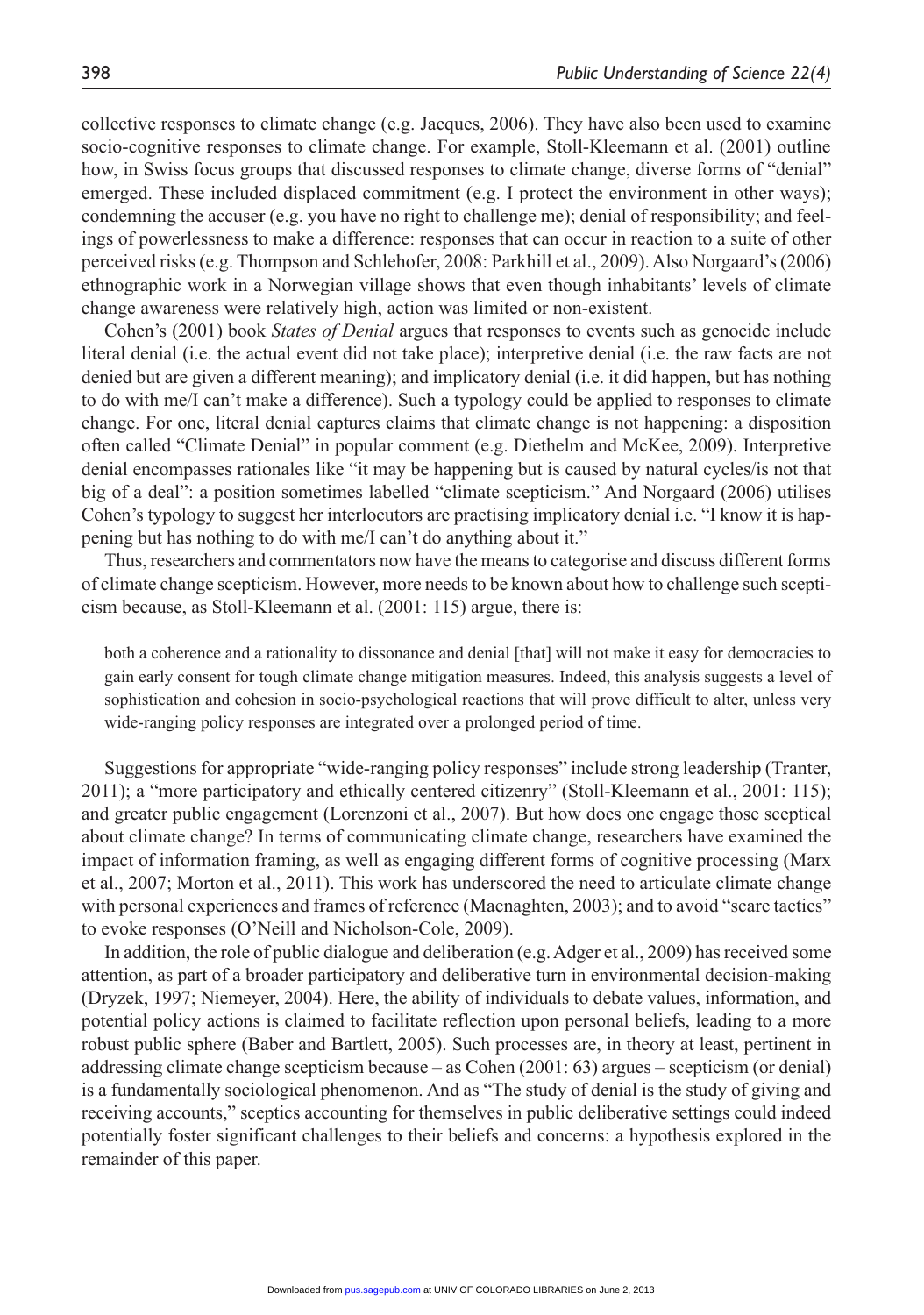# **3. Social response to climate change in the Australian Capital Region: Research design and methodology**

The research discussed here aimed to develop greater knowledge about how members of the Australian public currently perceive, and will potentially react to, future climate changes. While research has examined Australians' climate change policy preferences (e.g. Pietsch and McAllister, 2010) it does not illuminate how such preferences and associated practices link to other beliefs, nor how they might respond to projected climate changes. In response, the research reported herein explored public responses to projected climate change for two case study regions in the Australian Capital Region (ACR): the Australian Capital Territory (ACT) and the Goulburn-Mulwaree Shire (GMS). The ACT is a small and highly urbanised state that contains Australia's capital Canberra (population 340,000), with a higher than national average per capita income and education level, and a significant proportion of residents employed in Federal or State government, as well as higher education. By contrast, GMS – which is across the border in New South Wales – is a predominantly rural area, with employment focussed on grazing agriculture, and with the regional town Goulburn (population 21,000) providing supporting services.

These case study areas are set within a national context that has seen sometimes-rancorous debate take place about climate change. For example, an Emissions Trading Scheme (ETS) Bill was defeated in the Australian Senate in 2009, sparking substantial media attention and the Liberal Party political opposition – whose leader has repeatedly made sceptical pronouncements about climate change (see Hodge, 2009) – calling for a double dissolution election (see ABC News, 2010). In 2010 a proposed nation-wide "citizens' assembly" on climate change met with widespread condemnation and was eventually scrapped: while free market think tanks such as the Institute of Public Affairs (see http:// www.ipa.org.au), along with the newly formed "Climate Sceptics" political party (http://landshape. org/news) work to actively frame public discourse about climate change in Australia.

To return to the "Climate Change and the Public Sphere" research, its main components were divided into three key phases as follows.

## *Phase 1: Developing climate change scenarios*

A series of climate scenarios was constructed to represent impacts of projected climate change within the ACR over a time frame up to 2100. The scenarios were developed using the Commonwealth Scientific and Industrial Research Organisation's (CSIRO) OzClim model.<sup>1</sup> As a reference point, a Baseline scenario for the year 1990 was developed using the average climate over a 30-year period (1976–2005). Another two scenarios were produced: a Medium scenario based on emissions trajectories associated with the Special Report on Emission Scenarios (SRES) A1B, and a High scenario based on SRES A1FI (see IPCC, 2007).

The scenarios were created with climate parameters for two time-slices: 2050 and 2100. They covered a range of climatic variables relating to temperature, rainfall, growing range for key species and "climatic domain" representation. In most cases the information was produced in map form, except where indicated as data. The changes to scenario parameters in map, graphical, and schematic form were animated between the time-slices to highlight changes occurring over time: all of which can be viewed in full at http://delibdem.anu.edu.au/ccps/scenarios.

#### *Phase 2: Individual scenario interviews*

During May 2010 the scenarios were used in Phase 2, which comprised 103 face-to-face interviews held in the ACT and GMS. Interviewees were recruited via mail out invitations, sent to 2300 ACR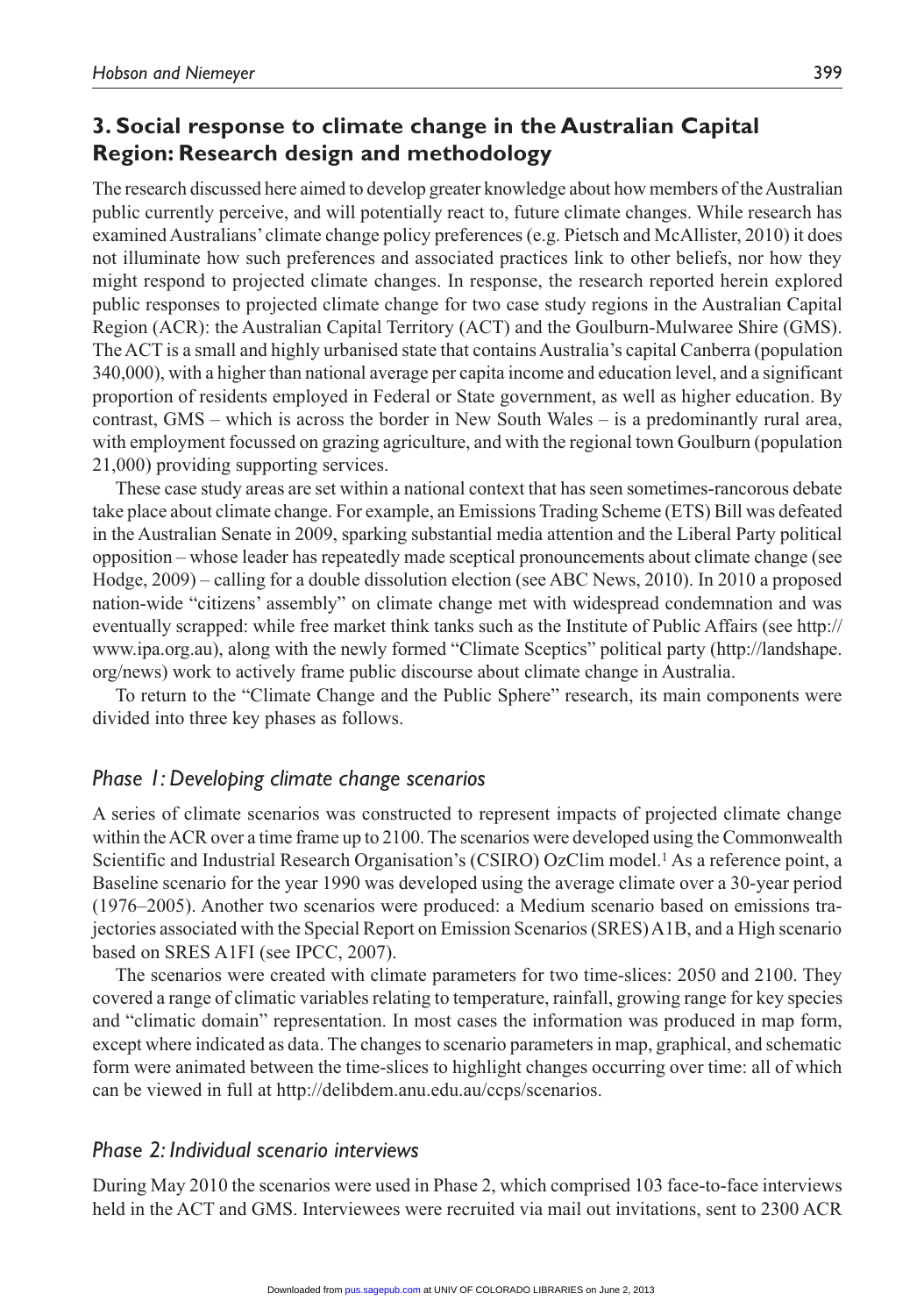households selected randomly from the electoral roll. A total of 262 people responded and registered an interest in participating (188 from the ACT, 74 from the GMS).

The final 103 interviewees (72 from the ACT, 31 from the GMS) were selected by researchers using two main components. First, participants' responses to a questionnaire that accompanied the initial invitations were analysed. This questionnaire asked about beliefs and attitudes towards climate change, with the aim of selecting at least 15 participants who self-identified as uncertain or disbelieving about climate change, to reflect the proportion of Australians falling into this category (e.g. Hansen, 2010; Ong et al., 2010). Second, basic socio-demographic information<sup>2</sup> was utilised and participant quotas derived from Australian Bureau of Statistics data on age, education and gender were deployed to reflect wider population distribution. Overall, the aim was to achieve representation of a variety of attitudes and individuals, with a focus on the former, as the Q methodology deployed to analyse the data seeks to represent discourses around a particular issue rather than "people" per se (see Dryzek and Niemeyer, 2008).

All interviews lasted for at least 2 hours, during which time the Phase 1 scenarios were shown to participants. Q methodology (or Q Method) was used to elicit subjective reactions to the scenarios, analysed using inverted factor analysis to produce a series of factors. These factors were interpreted in the form of discourses against which the positions of participants could be benchmarked. However, while past research using Q Method maps discourses as fixed positions (e.g. Wolf et al., 2009), this research used it as a dynamic tool to track individuals' movements and discursive changes over Phases 2 and 3 (see Niemeyer, 2004; Niemeyer et al., 2005). Thus the overall aim was to collect data about the social dynamics of this issue, and how it might unfold as the climate changes, represented through the Baseline, Medium and High scenarios.

The Q survey (or Q sort) involved participants sorting and responding to a sample of 33 statements relevant to climate change. The statements were drawn from pilot interviews, mass media and parliamentary records. Participants sorted the statements into a forced distribution, where each statement is allocated across a grid containing 11 columns, in a continuum from left (disagree with strongly) to right (agree with strongly), requiring participants to evaluate the statements relative to each other. All interviewees undertook the Q sort three times during Phase 2 i.e. for each scenario (Baseline, Medium, High): and a sub-sample undertook it again twice, at the start and end of the deliberative process (Phase 3). Finally, in October 2010, 20 individuals who had taken part in the scenario interviews only (i.e. not the deliberative process) were re-interviewed, to explore whether any impacts had been sustained or had altered in the ensuing months (Phase 3).

#### *Phase 3: The deliberative forum*

In Phase 3, 35 individuals who had participated in the interviews were invited to a deliberative forum at the end of May 2010. Overall the aim of the deliberative forum was to enable participants to learn more about the issues featured in the scenarios through presentations by academic and policy experts on the main topics. In addition, it aimed to provide the opportunity for participants to deliberate with each other, and question experts about the facts and values underpinning climate change debates: all components that deliberative theory and empirics suggest can be effective in fostering deeper understanding, as well as shifting attitudes, around a range of topics (see Thompson, 2008).

In terms of selecting participants, the aim was to achieve a discursively representative sample (Dryzek and Niemeyer, 2008) across the main discourses identified in initial analysis of Phase 2: as well as a reasonable spread of age, gender and education level. To this end, 21 men and 14 women agreed to attend: with the age distribution being 6 participants falling within the 18–29 age category; 5 in the 30–44; 14 in the 45–59; and 10 in the 60–75. The relatively low proportion of females (40%) and younger participants  $( $30$ )$  was not intentional but rather the outcome of ongoing difficulties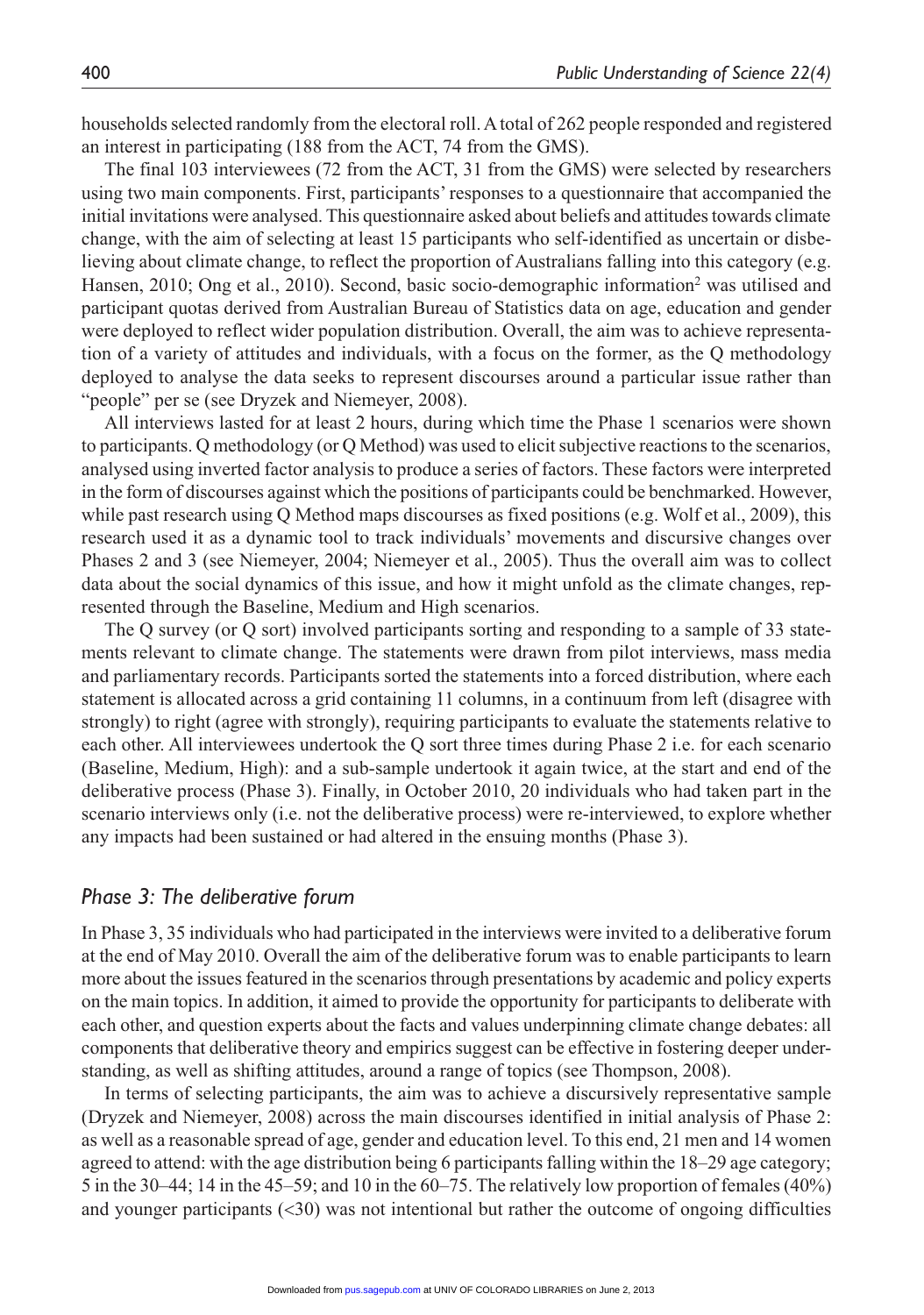faced in recruiting from these groups, particularly given the requirement of sustained participation in a demanding 3-day process. But it also reflects the difficulty in achieving a discursively representative sample within these demographic constraints. Thus, although the selection process used had shortcomings, one advantage is that it works to ensure a range of attitudes among the participants often not adequately captured by demographic categories alone (Dryzek and Niemeyer, 2008).

The actual forum ran for 4 days in total. The first day (Friday 28 May) began with an ice-breaker session; the completion of a pre-deliberative Q sort by all participants; and the setting of deliberative ground-rules by the participants themselves, with the help of the facilitator. The remainder of this  $day -$  and the beginning of the following day  $day 2) -$  comprised presentations on the scientific and socio-economic aspects of climate change, along with small group break-out sessions and questions to the floor. In the afternoon of day 2, there were group discussions and a voting exercise on the priorities for action, in terms of mitigation and adaptation. On day 3, participants were split into their respective geographical locations. This was undertaken as the focus of discussion on this day shifted to appropriate policy responses, and both regions have different political and institutional contexts: the ACT is a State with its own Government and GMS is a Shire within the State of New South Wales. Thus, on Sunday 30 May the GMS participants met in Goulburn and on Saturday 5 June the ACT participants met in Canberra. Both groups separately undertook the same exercises, which were small group deliberations on priorities for action, recommended policy approaches – which went through several iterations and revisions after feedback to the main group – followed by the final Q sort and a "closing remarks" session.

Although there is not space within this paper to evaluate if the forum was truly deliberative as argued within the theoretical literature, it did aim to meet criteria for effective public processes (see Chilvers, 2008: 176). For example, the rules of engagement were not imposed by the researchers, but worked out between the facilitator and participants on the morning of day 1, thus giving the participants ownership of the process. Through the talks by academics and policy makers on days 1 and 2, underlying scientific assumptions were made explicit and brought into debate e.g. how exactly do we know that the climate is warming and that sea levels are rising? In all talks, discussions and written material, the aim was to provide appropriate and understandable information; and an emphasis was placed throughout on diversity and difference in terms of not only the viewpoints represented but how individuals chose to engage. Thus overall, the goals of providing participants with information and space to talk were met: with the majority of participants in an exit survey of the deliberative process saying it was the forum – not the interviews – that had had the most impact on them, in terms of rethinking their position and feeling engaged with the issue.

#### **4. How do you know a sceptic when you meet one?**

During the recruitment process and interviews, only a small proportion of participants (<10) selfidentified as uncertain about climate change, stating either that they did not believe it is happening, or that it is mostly the result of natural cycles, with uncertain impacts a long way off in the future. However, there is a difference between voluntarily identifying oneself as a climate sceptic, and responding to a survey questionnaire that aims to locate those who might be considered as sceptical in some way but do not self-identify as such. Indeed, analysis of recruitment questionnaires and Baseline Q sorts reveal a more complex picture of the multiple forms that scepticism can take, drawn as a flow diagram in Figure 1.

Thus, despite only 10 people labelling themselves as sceptical, 44 out of 103 interview participants held views that can be located in some part of Figure 1. For example, 4 participants stated that climate change is not happening and never will: labelled here as embodying Deep Scepticism,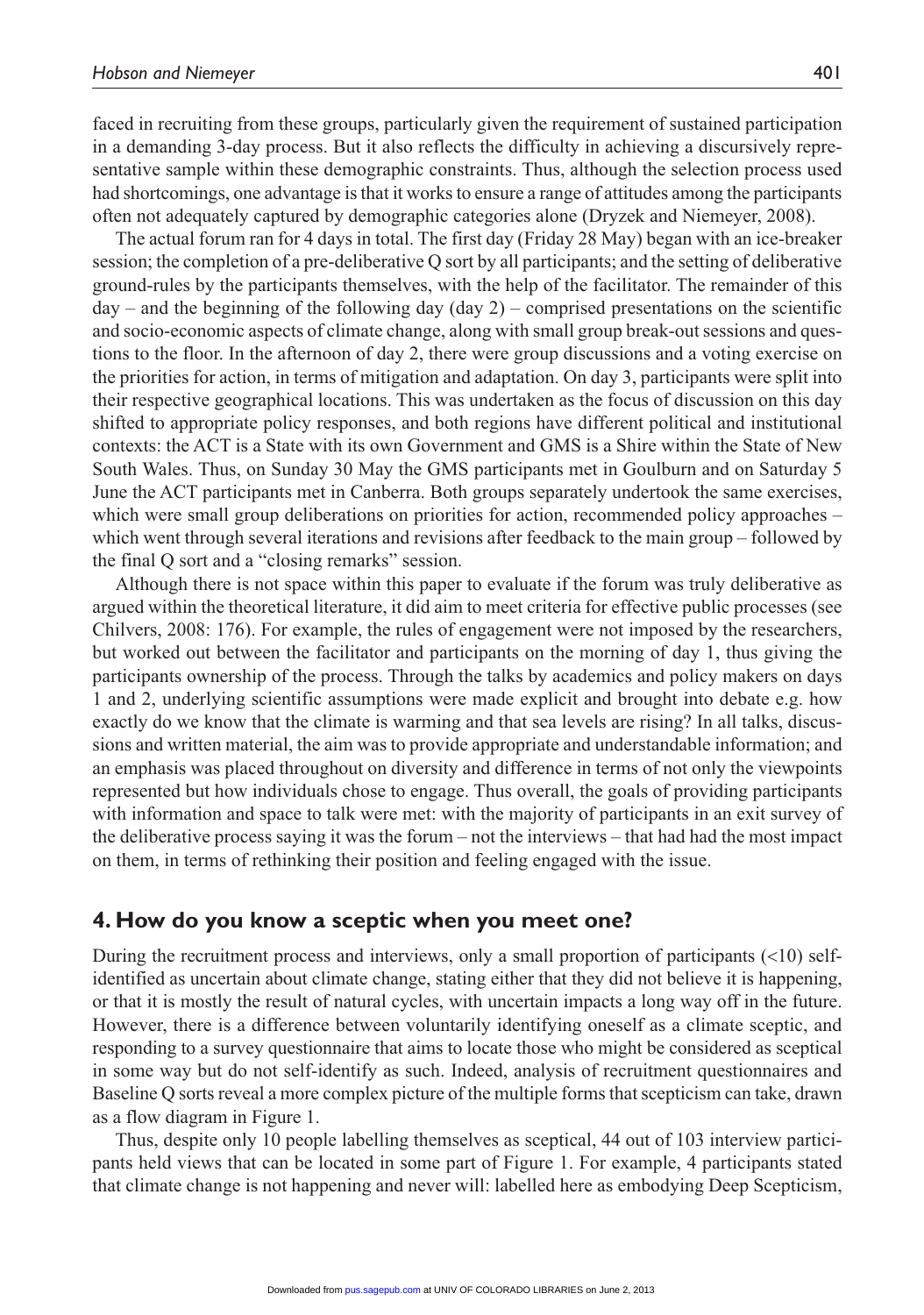

**Figure 1.** Components of climate change scepticism.

on a par with Cohen's (2001) "literal denial." And the 19 individuals who stated climate change "might be happening but are not sure" can be considered as displaying Epistemic Scepticism, as they are unclear about their own knowledge around the reality of climate change.

The same pattern is repeated for beliefs about the causes and impacts of climate change. In relation to the former, responses ranged from a single Deep Causal Sceptic who outright did not believe that climate change is human induced, to those who thought that humans were only partially responsible for climate change (Displaced Causal Scepticism: 5 individuals), and those who were unsure about causes (Epistemic Causal Scepticism: 2 individuals).

But what more can we say about the individuals who made up Figure 1, beyond the different forms their scepticism takes? While the above schema was a useful starting point to unpack the issue, mapping specific individuals onto each category proved infeasible, as many had a mix of viewpoints and were thus spread across several categories. Moreover, while useful for identifying broad types of scepticism, Figure 1 tells us little about the relationship between individuals' broad opinions and values, and their climate change scepticism.

In response Q Method was utilised to draw out the multifaceted components represented in Figure 1. Analysis followed established Q Method practice of performing an inverted factor analysis (Principal Components, followed by Varimax rotation) on the Baseline Q sorts of the 44 sceptical individuals identified from Figure 1. This analysis created five discourses, given the following labels in reference to their main characteristics:

- A: Emphatic Negation
- B: Unperturbed Pragmatism
- C: Proactive Uncertainty
- D: Earnest Acclimatisation
- E: Noncommittal Consent

These five discourses are schematically represented in Figure 2 in the form of five overlapping rectangles.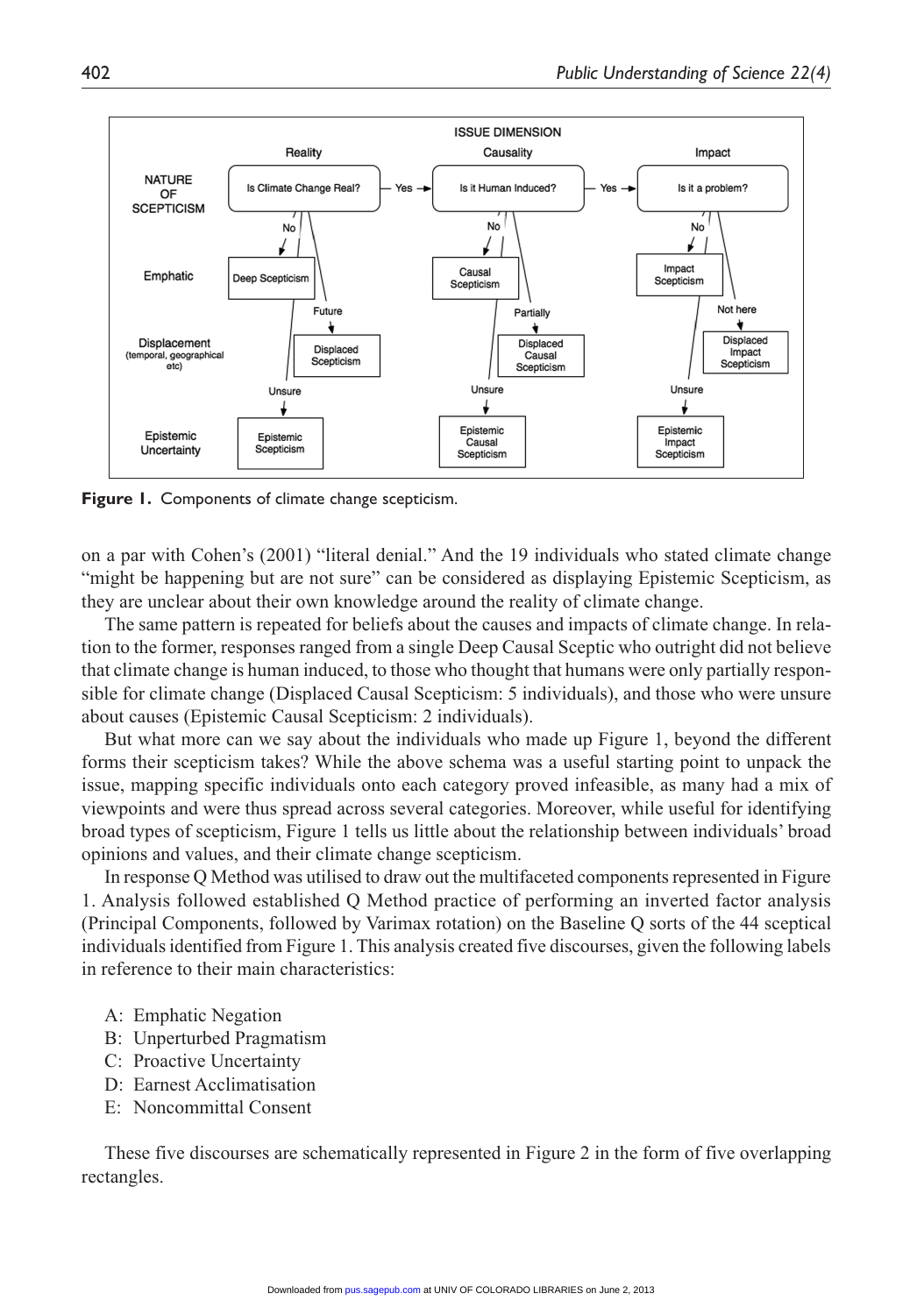

**Figure 2.** Discourses of climate change scepticism.

Each rectangle contains the main elements of the respective discourse, shown as paraphrased statements from the Q sort.3 Features that are shared by two or more discourses appear in the areas of overlap. One notable overlap is a stated concern for the environment (or more specifically, the planet), consistent with the propensity of a range of perspectives to proclaim their environmental credentials (Hajer, 1995). Beyond this, there is a good deal of diversity among the discourses, outlined in the remainder of this section.

**Discourse A: Emphatic Negation** (5 individuals uniquely loaded; 7 significantly loaded). The primary feature of this discourse is the belief that, given the current state of knowledge about climate change, nobody is in a position to say whether it is real or not. Thus any observed changes can and should be put down to climate variation. Individuals associated with this discourse categorically believe that climate change is not happening, and hence distrust comment in the media about the issue. They also dislike any suggestion that Australia should take unilateral action to reduce emissions: a range of opinions shared with, for example, the Australian Climate Sceptics Party. In terms of policy preferences, most preferred a strategy of maximising economic growth, or doing nothing. Thus, this discourse has a lot in common with Cohen's idea of literal denial: but added is a profound distrust of a range of authority figures and a somewhat hubristic conviction in their viewpoint, making individuals loaded onto this discourse actively opposed to talk of, and action on, climate change.

**Discourse B: Unperturbed Pragmatism** (3 individuals uniquely loaded; 18 significantly loaded). Compared to A, this discourse is less adamant in its climate change denial, although it was still negatively associated with Q statements like "I think it is safe to say that climate change is here." Underscoring this milder form of climate change scepticism is a rejection of proffered policies, wherein an element of impact scepticism seems driven by a form of implicit cost–benefit analysis. For example, discourse B supports the proposition that Australia would suffer economically if it acted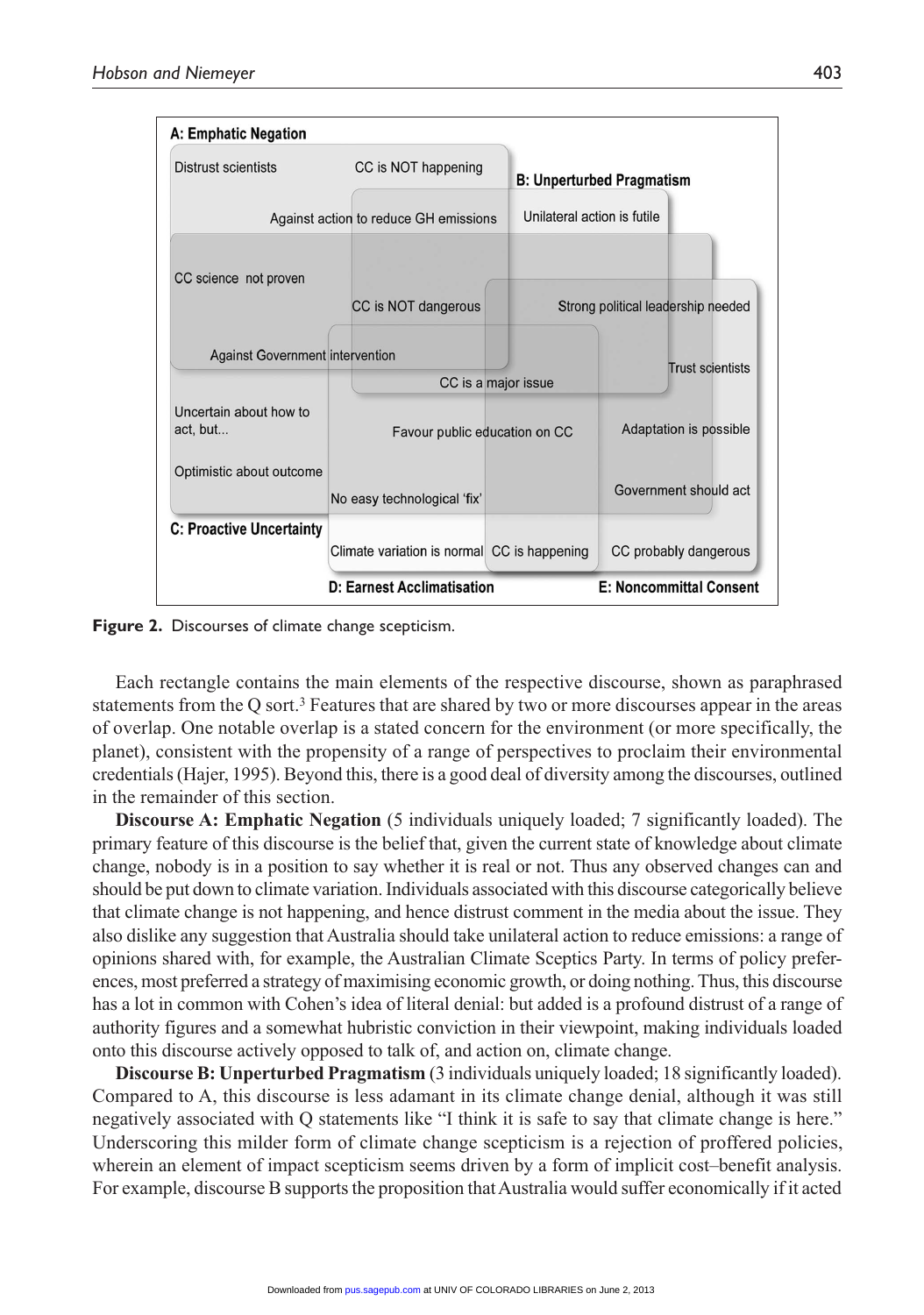unilaterally to reduce greenhouse emissions: again, a refrain commonly found amongst self-proclaimed Australian climate sceptics (e.g. see http://www.lavoisier.com.au/index.php). And there is little impetus to engage in public education or appeal to stronger political leadership to address the climate change issue. Rather, there is definite, if phlegmatic, optimism that society will be able to adapt to any coming changes: not because of belief in the capabilities of society but because there is still time to take action as any climate change is not yet upon us.

**Discourse C: Proactive Uncertainty** (4 individuals uniquely loaded; 28 significantly loaded). This is the broadest of all five discourses: a kind of centrist scepticism that shares specific elements with the other four. With discourse A it shares doubt about whether the climate really is changing; and with A and B it shares general impact scepticism. Consequently there is no need to do anything so rash as impose a charge for emissions or divert the attention of government to address the issue. But this is not an emphatic perspective, and appears to adopt a form of hedging by agreeing that, despite the uncertainty surrounding climate change, something should be done about it at individual and collective levels. Moreover, there are no relatively easy technological solutions to the issue. The policy prescriptions that tend to be preferred involve implementing a programme of research and development or dispersed adaption measures that facilitate individuals, communities and businesses to adapt to climate change. Thus discourse C is not as overtly uncertain about climate change as A and B, but neither is it emphatic that something should be done. This suggests a relative indifference to policies that address climate change in a fairly broad sense and thus a tendency towards inaction.

**Discourse D: Earnest Acclimatisation** (2 individuals uniquely loaded; 13 significantly loaded). Discourse D is most strongly associated with causal scepticism. Its distinguishing feature is a belief in climate change as a natural phenomenon, about which we should be concerned. But, as humans have not contributed to causing climate change, this discourse is strongly associated with a desire to adapt to climate change, but not to reduce greenhouse emissions.

**Discourse E: Noncommittal consent** (3 individuals uniquely loaded; 29 significantly loaded). Individuals associated with this discourse overwhelmingly come from positions of epistemic uncertainty or, to a lesser extent, causal or impact displacement. That is, they are not emphatic in their scepticism but rather are fundamentally uncertain about key aspects of climate change: a finding backed-up by other research into this topic (e.g. Poortinga et al., 2011; Whitmarsh, 2011). Consequently, there is an overall greater level of concern about climate change compared to the other discourses. There is also a concession that it is probably a real, anthropogenic phenomenon. But the uncertainty means greater emphasis is placed on doing something about potential impacts rather than causes, with adaptation policies rated higher than mitigation.

#### **5. Impact of scenario interviews on sceptics**

What impact did taking part in the Phase 2 interviews have on the individuals associated with the above discourses? Figure 3 shows these impacts, using the same diagram as Figure 2 but with arrows that show the "discourse migration" of participants, taken from their Q sort responses to the Baseline, then Medium and High emissions scenarios. The start of each arrow denotes the originating point at the Baseline scenario, and the numbers next to each arrow denote specific individuals.4 Here, individuals can fall wholly within a single discourse e.g. participants 432 and 473 at the Baseline stage on discourse A. However, many participants map onto overlapping discourses e.g. 2206 is associated with all four discourses B, C, D and  $E$  – but less so on B, compared to participant 1461 who is more centrally located on that discourse. The end of each arrow shows individuals' movements after viewing the emissions scenarios.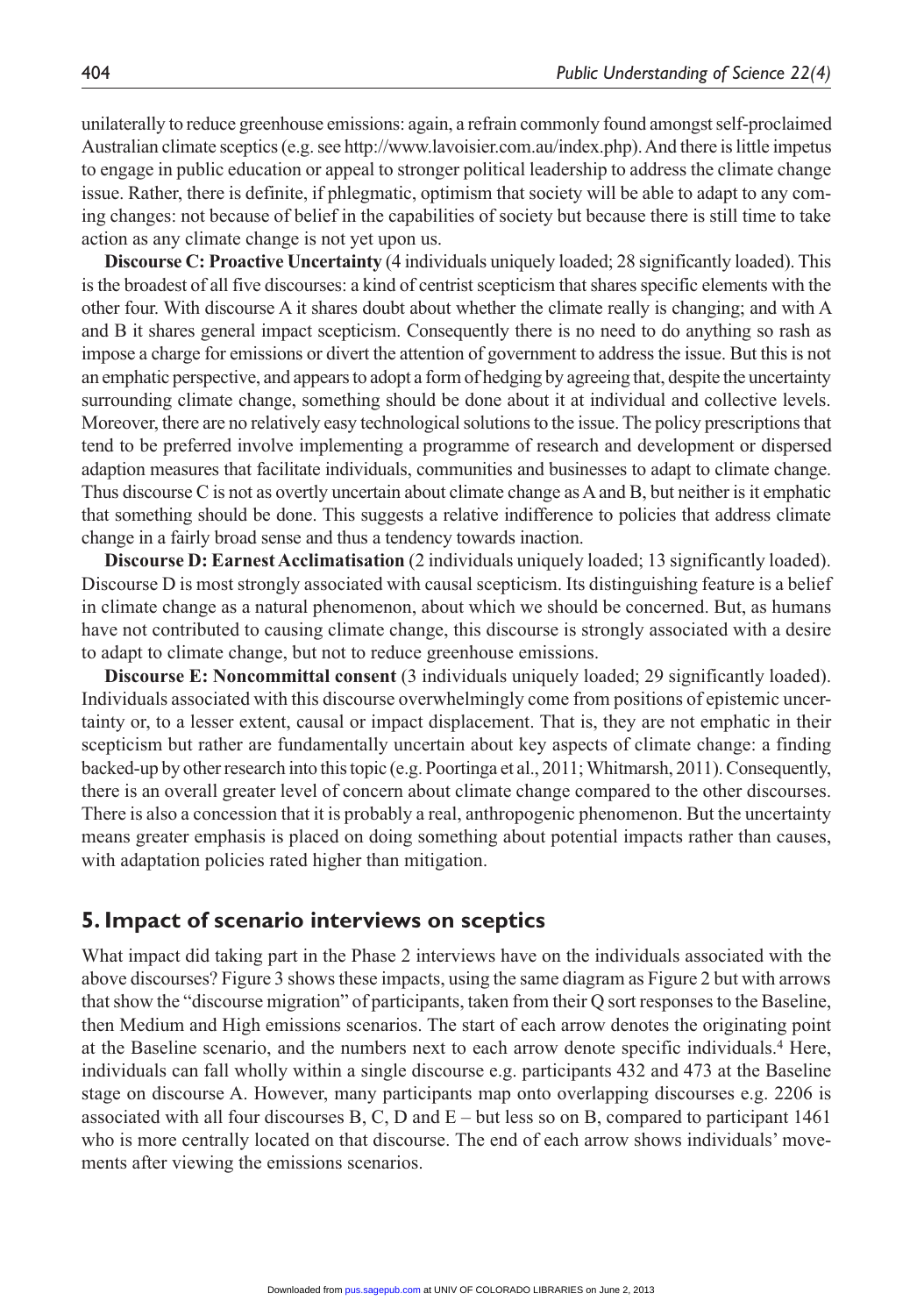

**Figure 3.** Discursive migrations: from Baseline to High scenario during Phase 2 interviews.

Overall there is a strong net migration between the Baseline and High scenario towards discourse E. The notable exceptions are the Emphatic Sceptics, 2 of whom (432 and 505) did not appreciably change position, while the remaining individual strongly associated with A moved toward discourse E. The 2 individuals weakly loaded on A at the Baseline stage (431 and 1666) both changed position: the former moving toward E, the latter towards C.

Overall, during Phase 2 interviews most participants headed, to differing degrees, towards "Noncommittal Consent." This suggests that the interviews saw more adamant forms of scepticism dissipate somewhat, with a growth in optimism about collective ability to adapt. However, a lack of commitment still prevails, founded upon a lingering doubt about climate change being an immediate problem. Thus although there is a willingness to consent to action, there is little impetus to act. Like discourse C, this suggests a willingness to consent, rather than a call, to action.

However, questions remain about how sustained such changes might be. Of the 44 sceptics interviewed, just under half agreed to participate in follow-up interviews that repeated the same conditions as for the Baseline scenario. Figure 4 shows the discourse migrations for these participants, between the Baseline and High scenario in interviews (solid line): and then between the High scenario and the follow-up interviews (dashed line). In about half there is a distinct return to the participant's original (Baseline) position. Thus, participation in the interviews and exposure to the climate change scenarios appeared to have little lasting effect on overall climate change perspectives. Most of those who did change tended not to move toward a less sceptical discourse, especially those who were not associated with E at the outset.

This result is not surprising, as similar outcomes have been noted in analysis across all 103 interview participants (see Hobson and Niemeyer, 2011), as well as in other research into responses to climate change information (e.g. Howell, 2010) and the nature of entrenched individual attitudes, from a social psychological perspective (e.g. Lord et al., 1979; Nyhan and Reifler, 2010). So, if the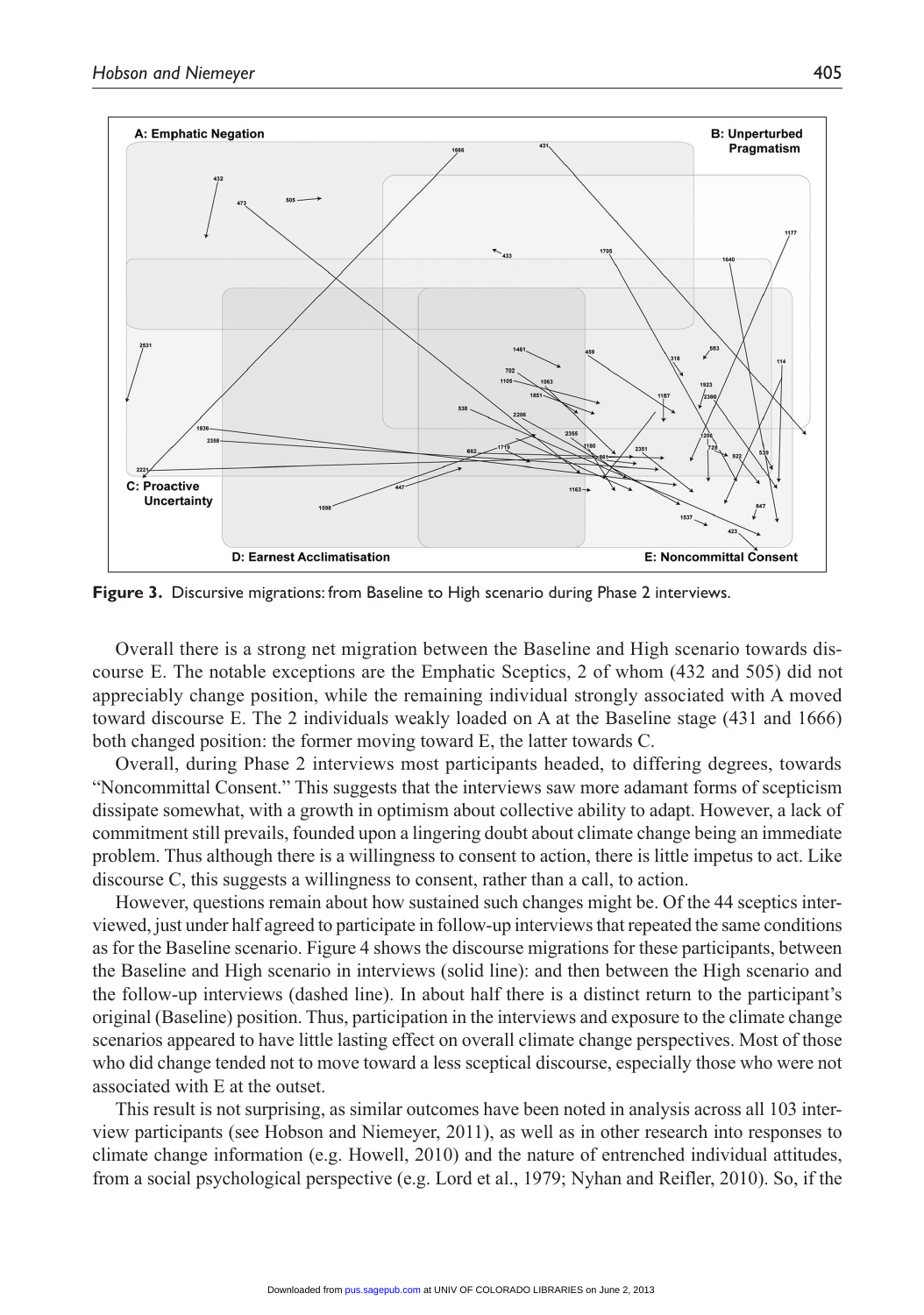

**Figure 4.** Discursive migrations: from High scenario to follow-up interviews.

interviews had little lasting impact, does engaging in deliberation with other citizens – along with interaction with climate change experts as part of a deliberative forum – have a different impact?

# **6. Talking to sceptics about climate change: What impact does deliberation have?**

Of the sceptical interviewees identified above, 13 were selected and invited to take part in the deliberative forum. The discourse migrations for these individuals between the Q sort taken at the Baseline scenario and the post-deliberative Q sort are shown in Figure 5. As in the follow-up migrations discussed above, the figure shows a mixed picture in relation to changes that occurred during deliberation.

Again, there was a general move towards discourse E, with one person (participant 1163) notably moving more towards B, which suggests an increase in "impact scepticism." This participant's migration makes some sense by examining transcripts from the forum, which reveal that this individual was notably affected by the climate scientists who spoke at the forum, whose discussions of the uncertainties underpinning climate modelling evoked considerable debate amongst participants. As he commented:

With the flexibility of the models ... I think that sort of creates some of the uncertainty because there is so much room to shift around in there. I think it makes it very hard for people to collectively say "bang, that's what's happening."

What Figure 5 does not show is that of the 13 sceptics who started the forum, only 11 finished it. By the end of day 1, the 2 individuals uniquely loaded onto discourse A had left. While there is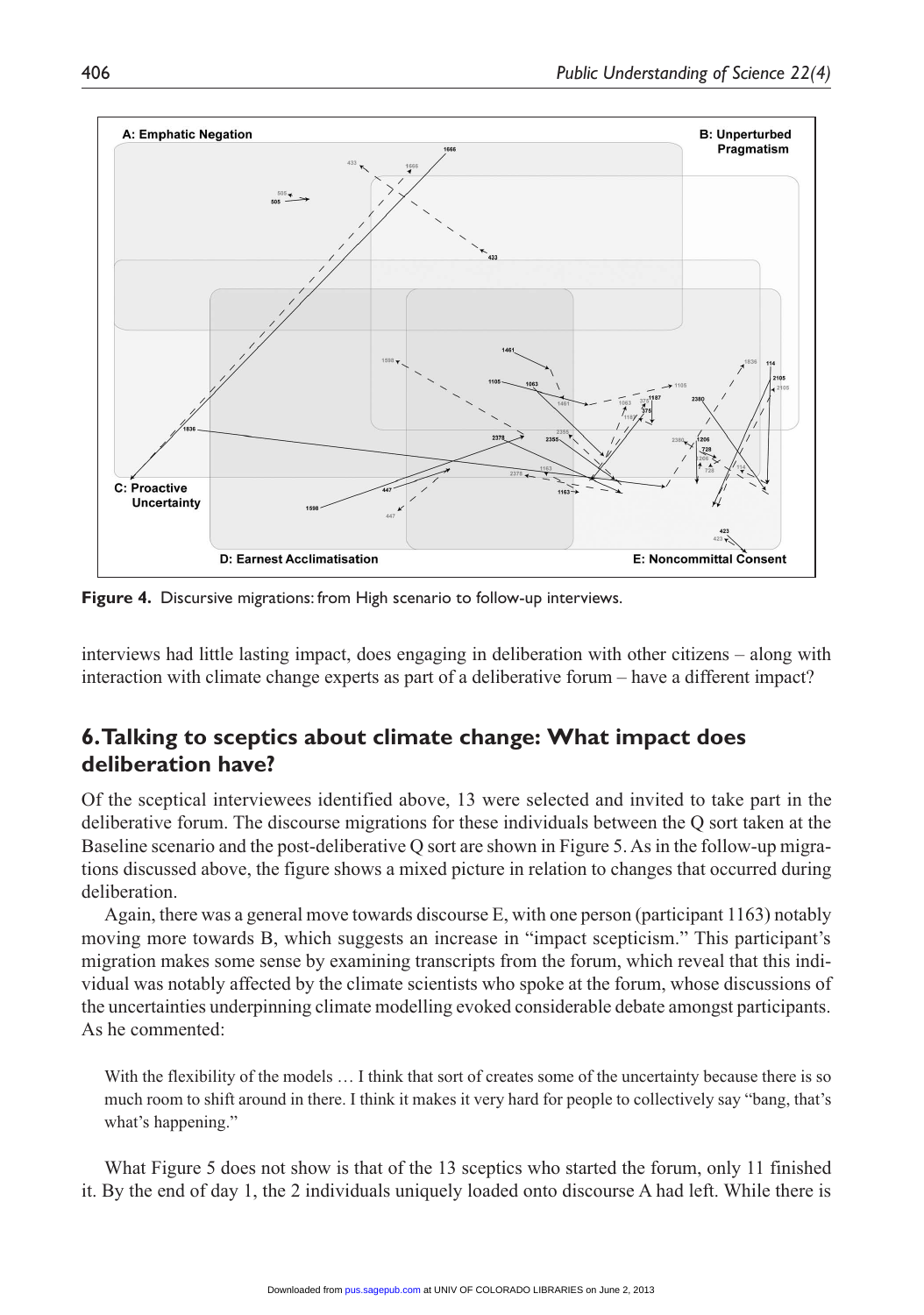

**Figure 5.** Discursive migrations: from Baseline to post-deliberation.

not space here to detail the machinations of how this happened, this is a significant point, in terms of both the dynamics of the forum and broader debates about the role of deliberation in addressing controversial issues. That is, there is uncertainty about whether public processes can attend to "deep" differences (see Dryzek, 2005) that exist around such contentious issues as climate change. If it is the case that deliberation requires participants to personify the "free and equal citizens" of deliberative democracy theory (Bohman, 2004: 23), what happens when, as Campbell (2005: 693) suggests, participants become "angry, confused, demanding, and uncooperative"?

In this case, the Emphatic Negators arguably came to the forum with little intention of embodying this "free and equal citizen," and of subjecting their beliefs to the same scrutiny they subjected others' to. For example, when asked for clarification by another participant as to whether a statement he had just made was a question or a suggestion, one Emphatic Negator stated "I'm not suggesting … I know. I never ask a question if I don't know the answer." In another session, the same individual had this brief exchange with another participant:

| Emphatic Sceptic: What is the ideal global temperature?          |
|------------------------------------------------------------------|
| Other Participant: That's a tricky question.                     |
| Emphatic Sceptic: It's an impossible question: it's meant to be. |

However, given the nature of the deliberative process, wherein the principles of fair and civil engagement were debated amongst participants and collectively agreed upon during the first morning, these individuals soon found themselves out-numbered and criticised by other participants: not only for their beliefs, but also for their manner of engagement.

What then happened to the other forum participants loaded on the five sceptical discourses? Some, such as participant 447 – shown in Figure 5 moving from Earnest Acclimatisation towards Noncommittal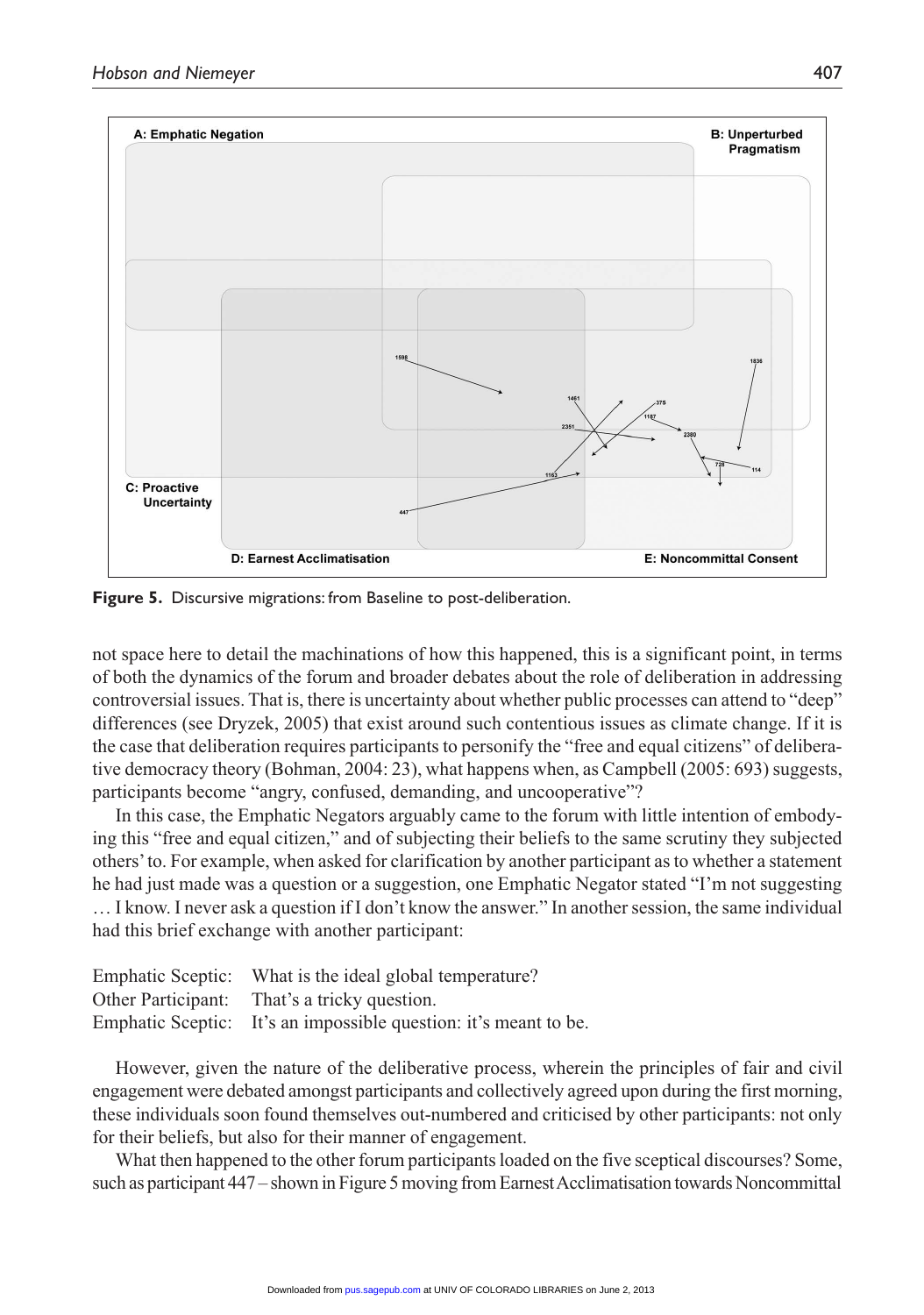Consent – stated at the end of the process that: "I'm one that has had reasonable doubts, but he [one of the speakers] put foolproof arguments, so more or less a lot of doubts have gone." However, such shifts of perspective do not signal a wholesale move away from a sceptical position. For example, participant 2380 signalled his desire to find a way out of the apparent doom and gloom of climate change projections, when he commented:

There has been a lot said about the negative effects of climate change, but are there more positives? So what about less influenza virus for example if it's warmer weather, I don't know.

Arguably such a comment has resonance with Cohen's (2001) Interpretive Denial i.e. looking for a different evaluation of the implications of climate change than those presented by the forum speakers.

Finally, mention must be made of participant 1598: one of the few participants who stridently self-identified as a climate sceptic throughout the research process, including at the end of the deliberative forum. She talked about her spouse as a firmly committed climate sceptic, and through the forum repeated key sceptical storylines e.g. that the presence of debate and disagreement amongst climate scientists is proof of fundamental problems with their "story"; and the "evidence" of global cooling from the ARGO Buoys adds further weight to such claims. The fact that the initial data from the ARGO programme – that did suggest ocean temperatures cooling – have since been corrected and show ocean warming was not noted or commented upon during the deliberative forum (see Schiermeier, 2007). Indeed, even though this individual continued to publicly espouse a sceptical position, Figure 5 shows that she moved towards a more conciliatory position: that is, from discourses B and D towards C and E post-deliberation. Thus, it would seem that, for this individual in particular, the identity of "the sceptic" has become "an important component of the person's self-concept" (Smith et al., 2007: 2728): and one that would be difficult to alter, in her own mind at least.

## **7. Concluding remarks**

This paper began by asking the question "what do climate sceptics believe?," with the aim of drawing attention to the need for better understanding of the complexities of this now seemingly pervasive social phenomenon. Previous climate scepticism research has outlined the many different forms it can take as well as its articulation with broader worldviews: an approach supported here, as the five sceptical discourses outlined are closely intertwined with other beliefs such as mistrust of institutions and protectiveness towards Australia's national interests.

As well as fleshing out the multifaceted nature of sceptical beliefs in an Australian context, this paper sought to explore how "entrenched" these viewpoints appear to be: a pivotal but under-researched component of this debate. For example, the individuals loaded on discourse A – who might be called climate deniers – were not moved by the scenario interview, and 2 left the deliberative process as they felt, in their words, they were not being listened to. Indeed, qualitative data from the interview and forum suggest that not only were these individuals unmoved, they became more dogmatic and belligerent, suggesting that public climate change communication strategies or interventions can unintentionally alienate such individuals further.

Individuals loaded onto other discourses were more mobile in their beliefs, with a broad overall move towards discourse E: the most accommodating and least strident of the discourses. While this is a positive outcome in one sense, given the time and resources put into both the interviews and the deliberative forum by researchers and participants, that more participants did not move wholly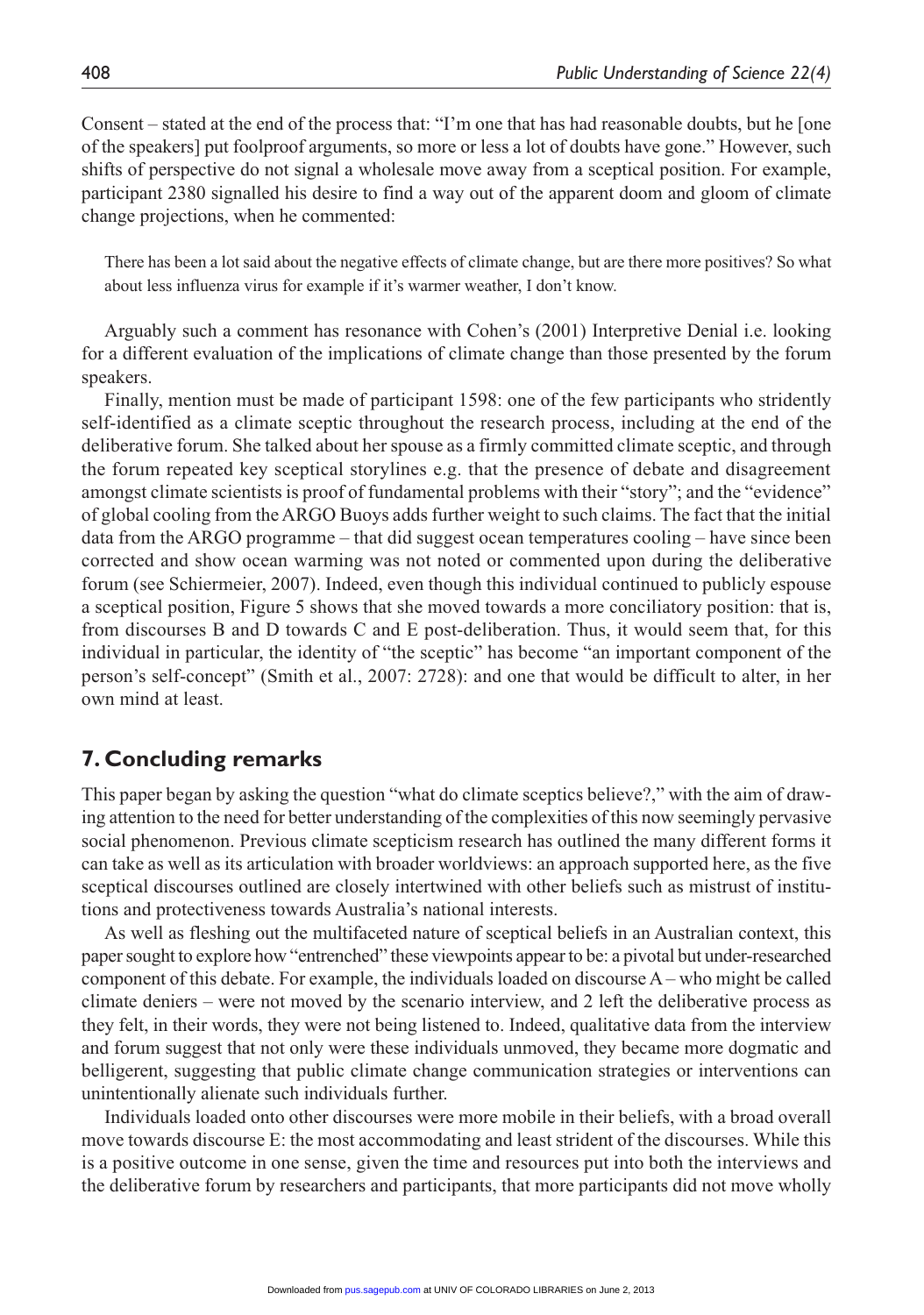away from a sceptical position raises questions about the forms of intervention required to challenge climate scepticism. In short, if 2 hours seeing (at times quite challenging) climate scenarios for your local region, and then 3 days spent deliberating cannot dispel the myriad of forms of climate scepticism, what will? This question echoes Stoll-Kleemann et al.'s (2001) claims about the "cohesion in socio-psychological reactions" to climate change, which has been empirically tested in this paper: and is set within a national context where seemingly political recalcitrance and a pervasive public discourse promoting inaction around mitigation have fostered climate scepticism as an acceptable – and indeed at times a laudable – public position.

These findings suggest a rich vein of future research into this area: a vein that this paper has only begun to tap. For example, do the five discourses outlined in this paper suggest a way in which climate change communications could be tailored and targeted at particular groups? If so, how would one identify these groups amongst the population at large: and how would one test the various treatments? Do these discourses appear in other settings within and outside Australia? And what happens to those people who take part in deliberative fora, once the formal process is over?<sup>5</sup> Addressing these and many other questions is both salient and pressing, not only from a research perspective, but also from the perspective of addressing public scepticism into climate change which, as this paper suggests, appears somewhat "entrenched" amongst members of the public, including individuals one might not initially identify as – and who may indeed not call themselves – a climate change sceptic.

#### **Acknowledgements**

This research was funded by the Australian Research Council, Discovery Grant DP0879092. Our thanks are extended to the other researchers on this Grant: Will Steffen, Michael Hutchinson, Janette Lindesay, Brendan Mackey and Paul t'Hart. Thanks also to the project staff for all their hard work: Jacqui Russell, Imogen Ord-Evans, Elaine Santos, Juliana Dias, John Boswell and Sam McKeon, along with Kath Fisher for excellent facilitation, and all the staff who assisted with the interviews and other facets of the research. We are highly indebted to all the research participants who gave up their time to share and debate their views and opinions: as well as the anonymous reviewers of this paper, whom we thank for their comments and suggestions. All remaining errors are the sole responsibility of the authors.

#### **Notes**

- 1. See http://www.csiro.au/ozclim.home.do. A report covering the development of the scenarios is available at http://delibdem.anu.edu.au/CCPS/scenarioreport.pdf.
- 2. See Hobson and Niemeyer (2011) for further information on the demographic and socio-economic characteristics of research participants.
- 3. The number of statements in the figure is greater than the number used in the study  $(n=33)$ . This is because one statement may feature twice, as reactions to some statements were key to creating the discourses, in both their negative and positive framings. To reflect this, the same statement is rephrased to reflect whether there is agreement or disagreement.
- 4. Throughout the project, participants were identified through a unique number rather than their name, to preserve anonymity and to avoid any confusion due to similar first and/or second names.
- 5. Initially, this research did intend to re-interview forum participants 6 months later, as in the follow-up interviews. However, due to lack of research funds – as well as participants saying they were "surveyed out" – separate meetings were held in early December 2010 in the ACT and GMS, where research results were fed back to participants for their information and to elicit reactions. Comments made in these meetings suggest participants were feeling less buoyed about the possibilities for collective action than they had 6 months earlier, and few had taken any action personally, although this was not subject to Q Methodology testing.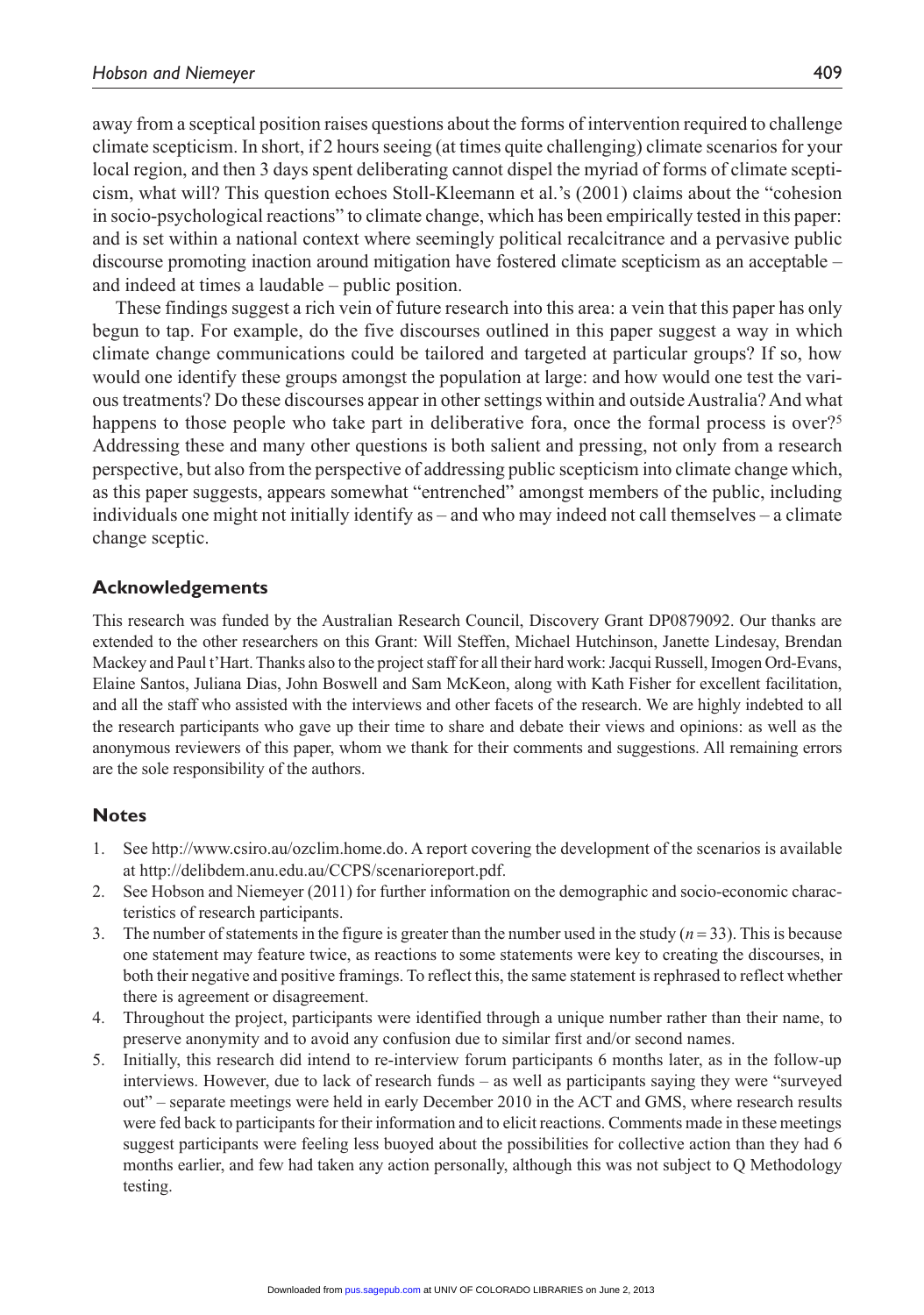#### **References**

- ABC News (2010) Rudd taunted on ETS backdown. ABC News Online, 28 April. Available at: http://www. abc.net.au/news/stories/2010/04/28/2884416.htm (accessed 27 January 2011).
- Adger WN, Dessai S, Goulden M, Hulme M, Lorenzoni I, Nelson DR, Naess LO, Wolf J and Wreford A (2009) Are there social limits to adaptation to climate change? *Climatic Change* 93: 335–354.
- Baber WF and Bartlett RV (2005) *Deliberative Environmental Politics: Democracy and Ecological Rationality*. London: MIT Press.
- Bamberg S and Mösera G (2007) Twenty years after Hines, Hungerford, and Tomera: A new meta-analysis of psycho-social determinants of pro-environmental behaviour. *Journal of Environmental Psychology* 27: 14–25.
- Black R (2007) Unravelling the sceptics. BBC News Online, 12 November. Available at: http://news.bbc. co.uk/2/hi/science/nature/7081026.stm (accessed 13 January 2011).
- Bohman J (2004) Realizing deliberative democracy as a mode of inquiry: Pragmatism, social facts and normative theory. *Journal of Speculative Philosophy* 18: 23–43.
- Campbell KB (2005) Theorizing the authentic: Identity, engagement, and public space. *Administration and Society* 36: 688–705.
- Chilvers J (2008) Deliberating competence: Theoretical and practitioner perspectives on effective participatory appraisal practice. *Science, Technology and Human Values* 33: 155–185.
- Cohen S (2001) *States of Denial: Knowing about Atrocities and Suffering*. Cambridge: Polity Press.
- Diethelm P and McKee M (2009) Denialism: What is it and how should scientists respond? *European Journal of Public Health* 19: 2–4.
- Dryzek J (1997) *The Politics of the Earth: Environmental Discourses*. Oxford: Oxford University Press.
- Dryzek JS (2005) Deliberative democracy in divided societies: Alternatives to agonism and analgesia. *Political Theory* 33: 218–242.
- Dryzek JS and Niemeyer S (2008) Discursive representation. *American Political Science Review* 102: 481–493.
- Gallup (2010) Australians' views shift on climate change. Available at: http://www.gallup.com/poll/141782/ australians-views-shift-climate-change.aspx (accessed 6 August 2010).
- Hajer MA (1995) *The Politics of Environmental Discourse: Ecological Modernization and the Policy Process*. Oxford: Clarendon Press.
- Hamilton C (2007) *Scorcher: The Dirty Politics of Climate Change*. Melbourne: Black Inc.
- Hansen F (2010) The Lowy Institute poll 2010: Australia and the world, public opinion and foreign policy. The Lowy Institute. Available at: http://lowyinstitute.org/Publication.asp?pid=1305 (accessed 9 August 2011). Hetherington S (2009) *Yes, But How Do You Know?* Ontario: Broadview Press.
- Hobson K and Niemeyer S (2011) Public responses to climate change: The role of deliberation in building capacity for adaptive action. *Global Environmental Change* 21: 957–971.
- Hodge A (2009) Abbott fuelling sceptics: UN. *The Australian*, 8 December. Available at: http://www. theaustralian.com.au/news/abbott-fuelling-sceptics-un/story-e6frg6n6-1225807995911 (accessed 13 May 2011).
- Howell RA (2010) Lights, camera ... action? Altered attitudes and behaviour in response to the climate change film *The Age of Stupid. Global Environmental Change* 21: 177–187.
- IPCC (2007) *Climate Change 2007: Synthesis Report. Contribution of Working Groups I, II and III to the Fourth Assessment Report of the Intergovernmental Panel on Climate Change*. Core Writing Team: Pachauri RK and Reisinger A (eds). Geneva: IPCC.
- Jacques P (2006) The rearguard of modernity: Environmental skepticism as a struggle of citizenship. *Global Environmental Politics* 6: 76–101.
- Lezaun J and Soneryd L (2007) Consulting citizens: Technologies of elicitation and the mobility of publics. *Public Understanding of Science* 16: 279–297.
- Lord CG, Ross L and Lepper MR (1979) Biased assimilation and attitude polarization: The effects of prior theories on subsequently considered evidence. *Journal of Personality and Social Psychology* 37(11): 2098–2109.
- Lorenzoni I, Nicholson-Cole S and Whitmarsh L (2007) Barriers perceived to engaging with climate change among the UK public and their policy implications. *Global Enviromental Change* 17: 445–459.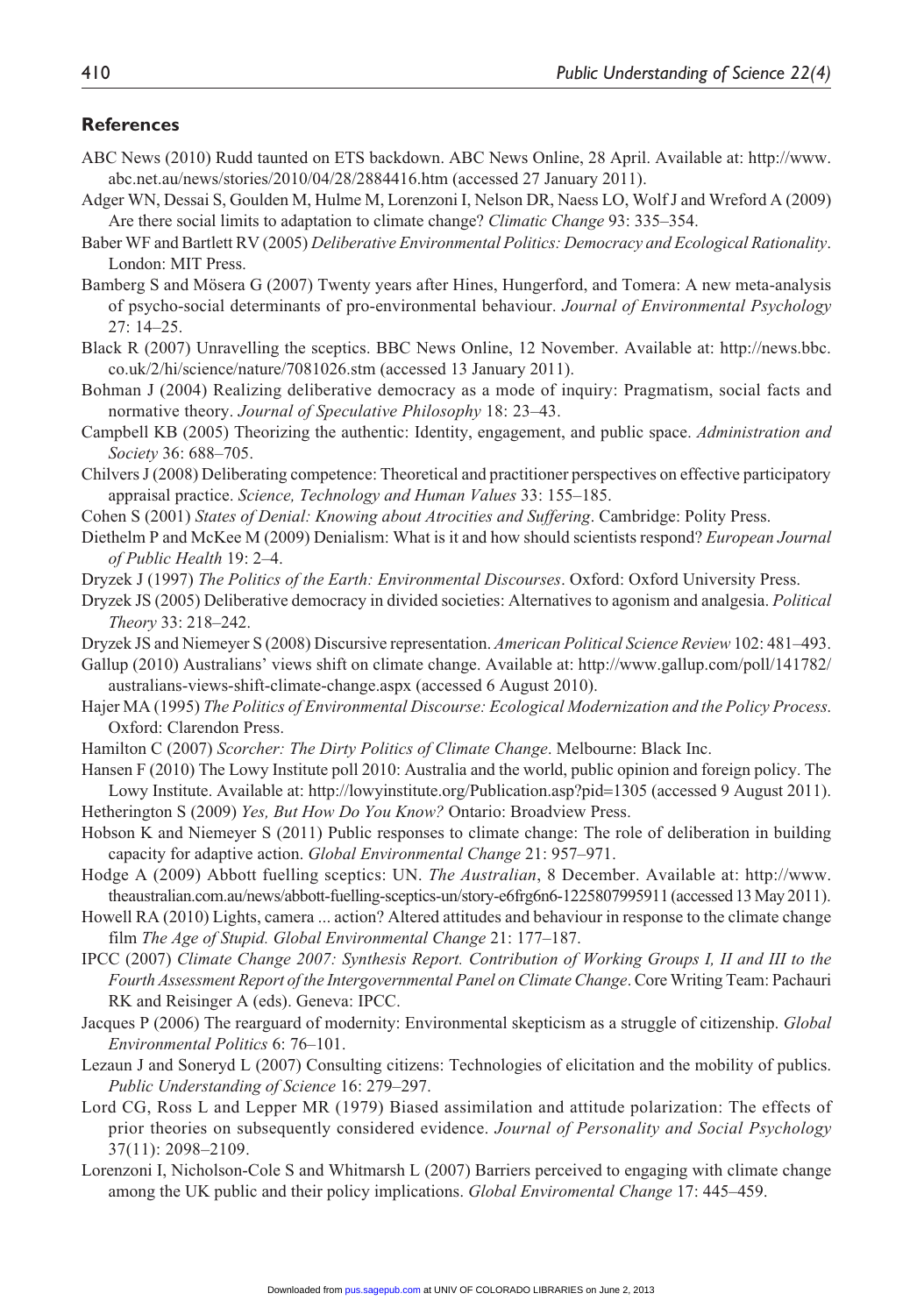- Macnaghten P (2003) Embodying the environment in everyday life practices. *The Sociological Review* 51(1): 63–84.
- Marx SM, Weber EU, Orlove BS, Leiserowitz A, Krantz DH, Roncoli C and Phillips J (2007) Communication and mental processes: Experiential and analytic processing of uncertain climate information. *Global Enviromental Change* 17: 47–58.
- Morton TA, Rabinovich A, Marshall D and Bretschneider P (2011) The future that may (or may not) come: How framing changes responses to uncertainty in climate change communication. *Global Enviromental Change* 21: 103–109.
- Moser SC (2010) Communicating climate change: History, challenges, process and future directions. *WIREs Climate Change* 1: 31–53.
- Niemeyer S (2004) Deliberation in the wilderness: Displacing symbolic politics. *Environmental Politics* 13: 347–372.
- Niemeyer S, Petts J and Hobson K (2005) Rapid climate change and society: Assessing responses and thresholds. *Risk Analysis* 25: 1443–1456.
- Norgaard KM (2006) "People want to protect themselves a little bit": Emotions, denial and social movement nonparticipation. *Sociological Inquiry* 76: 372–396.
- Nyhan B and Reifler J (2010) When corrections fail: The persistence of political misperceptions. *Political Behavior* 32(2): 303–330.
- O'Neill S and Nicholson-Cole S (2009) "Fear won't do it": Promoting positive engagement with climate change through visual and iconic representations. *Science Communication* 30: 355–379.
- Ong A, Zafiris M and Govan C (2010) *Community Attitudes to Climate Change*. National Climate Change Adaptation Research Facility, Australian Climate Change Adaptation Research Network for Settlements and Infrastructure Report.
- Oreskes N and Conway E (2010) *Merchants of Doubt*. London: Bloomsbury Press.
- Parkhill KA, Pidgeon NF, Henwood KL, Simmons P and Venables D (2009) From the familiar to the extraordinary: Local residents' perceptions of risk when living with nuclear power in the UK. *Transactions of the Institute of British Geographers* 35: 39–58.
- Pietsch J and McAllister I (2010) "A diabolical challenge": Public opinion and climate change policy in Australia. *Environmental Politics* 19(2): 217–236.
- Poortinga WA, Spence A, Whitmarsh L, Capstick S and Pidgeon NF (2011) Uncertain climate: An investigation into public scepticism about anthropogenic climate change. *Global Enviromental Change* 21: 1015–1024.
- Populus (2010) BBC poll on climate change. Available at: http://populuslimited.com/uploads/download\_pdf-040210-BBC-BBC-Poll-on-Climate-Change.pdf (accessed 4 February 2011).
- Scannell L and Grouzet FME (2010) The metacognitions of climate change. *New Ideas in Psychology* 28: 94–103. Schiermeier Q (2007) Artefacts in ocean data hide rising temperatures. *Nature* 447(7140): 8–9.
- Smith JR, Terry DJ, Manstead ASR, Louis WR, Kotterman D and Wolfs J (2007) Interaction effects in the theory of planned behavior: The interplay of self-identity and past behavior. *Journal of Applied Social Psychology* 37(11): 2726–2750.
- Stafford-Smith M, Horrocks L, Harvey A and Hamilton C (2011) Rethinking adaptation for a 4°C world. *Philosophical Transactions of the Royal Society* 369: 196–216.
- Stoll-Kleemann S, O'Riordan T and Jaeger CC (2001) The psychology of denial concerning climate change mitigation measures: Evidence from Swiss focus groups. *Global Enviromental Change* 11: 107–117.
- Takahashi B (2011) Framing and sources: A study of mass media coverage of climate change in Peru during the V ALCUE. *Public Understanding of Science* 20(4): 543–557.
- Thompson DF (2008) Deliberative Democratic Theory and Empirical Political Science. *Annual Review of Political Science* 11: 497–520.
- Thompson SC and Schlehofer MM (2008) Control, denial, and heightened sensitivity reactions to personal threat: Testing the generalizability of the threat orientation approach. *Personality and Social Psychology Bulletin* 34(8): 1070–1083.
- Tranter B (2011) Political divisions over climate change and environmental issues in Australia. *Environmental Politics* 20: 78–96.